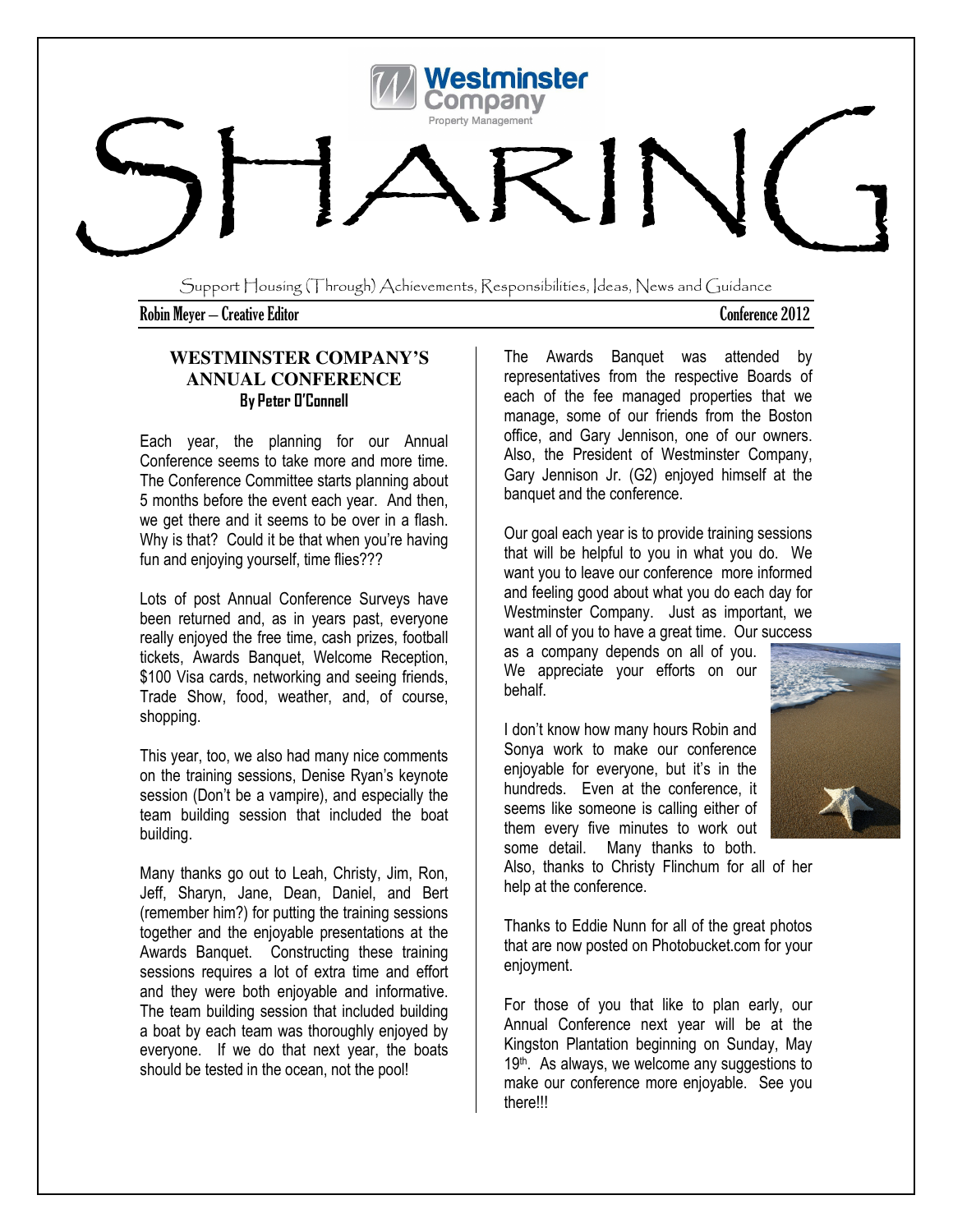# **77 Westminster<br>Company 2012 Annual Conference Award Winners**

|                           |                                                   |                        | $\sim$ $\sim$ $\sim$ $\sim$ $\sim$ $\sim$ |
|---------------------------|---------------------------------------------------|------------------------|-------------------------------------------|
| <b>Hillcrest</b>          | Make Ready Days - 4 Days or Less<br>Thomas Harris | Sandygate Village      | Donna Ives<br>Robbie Wozunk               |
| Holly Ridge               | Keith Caldwell                                    | <b>Westview Valley</b> | Leiona Allen                              |
| Nance Forest              | Eric Hunter                                       |                        | Cassandra Peterson                        |
| Parkway Village           | John Bentley                                      | Wilshire               | Deloris Williams                          |
| Pine Ridge                | Ronnie Nelson                                     | Winnfield West         | <b>Emily McCarson</b>                     |
| <b>Westview Valley</b>    | <b>Todd Hankins</b>                               | Woodridge              | Sabrina Kellis                            |
| Woodstream                | Ronnie Nelson                                     | Woodstream             | <b>Tammy Allison</b>                      |
|                           | <b>Make Ready Days - 3 Days or Less</b>           | Woodview               | Jennifer Timmons                          |
|                           |                                                   |                        | <b>Turn Over Days - Less than 5 Days</b>  |
| <b>Brentwood Crossing</b> | Daniel Spivey                                     |                        |                                           |

| אַוווייטטוע טטטווויטוש   | <b>DUITOR</b> OPIVOY |                           |                                   |
|--------------------------|----------------------|---------------------------|-----------------------------------|
| <b>Brunswick Village</b> | Vaughan Towers       | <b>Brentwood Crossing</b> | Stephanie Ridge<br>Janet Hurd     |
| Clancy Hills             | Don Smith            | <b>Brunswick Village</b>  | Vaughan Towers                    |
|                          | Rodney Timmerman     | <b>Clancy Hills</b>       | <b>Bonnie Whitley</b>             |
| Cornelius Village        | <b>Thomas Harris</b> |                           | <b>Vicky Phillips</b>             |
| Foxwood                  | Tommy Hodge          | Elmhurst                  | Senora Powell                     |
| Gateway Village          | Benny Jones          | Foxwood                   | Pam Hunter                        |
| Grier Park               | <b>Harding Lewis</b> | Grier Park                | Jacqueline Montgomery             |
| Harry C. White Manor     | Kenneth Tucker       | Holly Ridge               | Patricia Bryant                   |
| Irmo Village             | Ron Fuoto            | Northland                 | Dean Graves                       |
| Lakeside                 | Donnie Wilson        | Parkway Village           | David Van Etten                   |
| Miller Oaks Village      | <b>Ricky Fowler</b>  |                           | Kathleen Piper                    |
| Newgate Gardens          | Earlie Marion        | Rockwood Manor            | Gwen Dean                         |
|                          | Thang Vo             | <b>Stanley Square</b>     | Jacqueline Montgomery             |
| Northland                | James Morin          | Tera Gardens              | <b>Sherry Simonson</b>            |
| Rochelle Manor           | Craig Capps          |                           | Logan Melvin                      |
|                          | Nick Foust           | University Place          | Dianna Sherrick                   |
| Rockwood Manor           | <b>Gary Vincent</b>  |                           | Cassie Hrenko                     |
| <b>Stanley Square</b>    | <b>Harding Lewis</b> |                           | <b>Delinguency – Less than 5%</b> |
| University Place         | Charles Jackson      |                           |                                   |

# Turn Over Days – Less than 10 Days

| Dartmouth Court      | Cassandra Peterson               |
|----------------------|----------------------------------|
| Granite Village      | Tim Sapp                         |
| Greentree Village    | Deloris Williams                 |
| Harry C. White Manor | Brenda Nease                     |
| Hillcrest            | Wil McKee                        |
| Irmo Village         | Shi Bush                         |
| I akeside            | Hurrell Wilson                   |
| Latta Arms           | Linda Clark                      |
| Meadow Oaks          | Elizabeth Miller                 |
| Nance Forest         | Gena Ballou                      |
| Pine Ridge           | <b>Becky Fitzgerald</b>          |
| Plaza Manor          | Karen Borsey<br>Amanda Bongionni |
| Richland Village     | Tammy DePace                     |
| Rochelle Manor       | Angel Wade                       |

Woodridge James Adkins

| Brandywood Acres     | Kaye Rouse         |
|----------------------|--------------------|
| Briarcliff Manor     | Becca Marlar       |
| Brookside Hills      | Doris Wilson       |
| Brunswick Village    | Vaughan Towers     |
| Cambridge            | Jennifer Timmons   |
| Cherry Manor         | Dollie Williamson  |
| Cherry Valley        | Dollie Williamson  |
| Clearwater Village   | Sonya Kindt        |
| Dartmouth Court      | Cassandra Peterson |
| Elmhurst             | Senora Powell      |
| Foxwood              | Pam Hunter         |
| Gateway Village      | Gayle Seals        |
| Greentree Village    | Deloris Williams   |
| Harry C. White Manor | Brenda Nease       |
| Holly Ridge          | Patricia Bryant    |
| Irmo Village         | Shi Bush           |
| Lakeside             | Hurrell Wilson     |

Craig Canns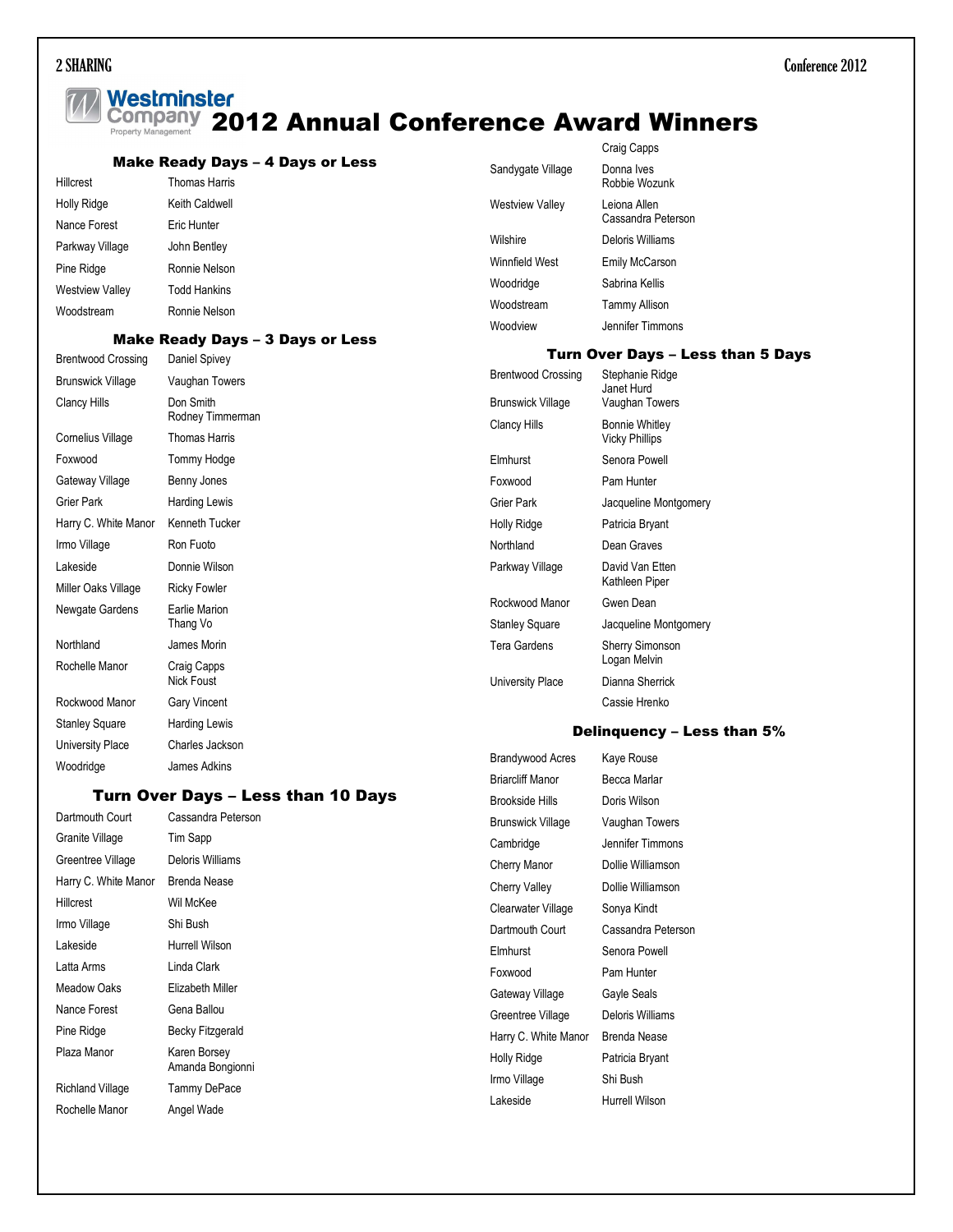| Latta Arms              | Linda Clark                                        |                           | <b>Superior Regulatory Agency Inspection</b>      |
|-------------------------|----------------------------------------------------|---------------------------|---------------------------------------------------|
| Mayfield Memorial       | Veronica Dews                                      | <b>Brentwood Crossing</b> | Stephanie Ridge                                   |
| <b>Meadow Oaks</b>      | Elizabeth Miller                                   |                           | Janet Hurd<br>Daniel Spivey                       |
| Miller Oaks Village     | Donna Kirby                                        | <b>Brookside Hills</b>    | Doris Wilson                                      |
| Montclair               | Veronica Dews                                      |                           |                                                   |
| Mt. Vernon Place        | Martha Poore                                       | <b>Brunswick Village</b>  | Vaughan Towers                                    |
| Nance Forest            | Gena Ballou                                        | Cambridge                 | Jennifer Timmons<br>Tim Hudson                    |
| Oakland Place           | Paulette Garner                                    | Cherry Manor              | Dollie Williamson                                 |
| Parkway Village         | David Van Etten<br>Kathleen Piper                  |                           | James Lagroon<br>Robert Harper                    |
| Pine Ridge              | <b>Becky Fitzgerald</b>                            | <b>Cherry Valley</b>      | Dollie Williamson                                 |
| Plaza Manor             | Karen Borsey<br>Amanda Bongionni                   |                           | James Lagroon<br>Robert Harper<br>Wil McKee       |
| Prescott Manor          | Shantae Harrison                                   | Cornelius Village         | <b>Thomas Harris</b>                              |
| Rochelle Manor          | Angel Wilson<br>Craig Capps                        | Creekwood Village         | Lori Marsengill<br>Roger Camp                     |
| Rockwood Manor          | Gwen Dean                                          | Crestwood Forest          | Lottie Pope                                       |
| Sandygate Village       | Donna Ives<br>Robbie Wozunk                        |                           | Jamie Lowe<br>Jerry Hall                          |
| <b>Stanley Square</b>   | Jacqueline Montgomery                              | Elmhurst                  | Senora Powell<br>Jackie St. Romain                |
| <b>Tera Gardens</b>     | Sherry Simonson<br>Logan Melvin                    | Foxwood                   | Pam Hunter<br>Tommy Hodge                         |
| University Place        | Dianna Sherrick<br>Cassie Hrenko                   | Gateway Village           | Gayle Seals<br>Benny Jones                        |
| West Hill               | <b>Tiffany Walker</b>                              | Greentree Village         | Deloris Williams                                  |
| Westowne                | Dollie Williamson                                  |                           | Oscar Telfaire                                    |
| <b>Westview Valley</b>  | Leiona Allen<br>Cassandra Peterson                 | Grier Park                | Jacqueline Montgomery<br><b>Harding Lewis</b>     |
| Wilshire                | Deloris Williams                                   | Harry C. White Manor      | <b>Brenda Nease</b>                               |
| Winnfield West          | Emily McCarson                                     |                           | Kenneth Tucker                                    |
| Woodridge               | Sabrina Kellis                                     | Irmo Village              | Shi Bush<br>Ron Fuoto                             |
| Woodstream              | <b>Tammy Allison</b>                               | Kensington Manor          | Candie Soper                                      |
| Woodview                | Jennifer Timmons                                   |                           | Rhonda Jolly                                      |
|                         | <b>Above Average Regulatory Agency Inspection</b>  |                           | Mitchell Frye<br><b>Tommy Moss</b>                |
| <b>Brandywood Acres</b> | Kaye Rouse<br>Reginald McKinley                    | Lakeside                  | <b>Hurrell Wilson</b><br>Donnie Wilson            |
| Clearwater Village      | Sonya Kindt<br>Ralph Burleson                      | Mayfield Memorial         | Veronica Dews<br>Duke Short                       |
| Dartmouth Court         | Cassandra Peterson<br>Tim Sapp                     | Miller Oaks Village       | Donna Kirby<br><b>Ricky Fowler</b>                |
| Forest Hills Manor      | Natasha Thomas<br>Michael O'Neal                   | Montclair                 | Veronica Dews<br>Duke Short                       |
| Granite Village         | Tim Sapp                                           | Mt. Vernon Place          | Martha Poore                                      |
| Holly Ridge             | Patricia Bryant<br>Keith Caldwell                  |                           | Dale Bushika<br>David Lewis                       |
| <b>Meadow Oaks</b>      | Elizabeth Miller<br>Alan Brinson                   | Nance Forest              | Gena Ballou<br>Eric Hunter                        |
| Plaza Manor             | Karen Borsey<br>Amanda Bongionni<br>Joey Willilams | Newgate Gardens           | <b>Becky Hankins</b><br>Earlie Marion<br>Thang Vo |
| The Oaks                | Becca Marlar                                       | Northland                 | Dean Graves<br>James Morin                        |
| Woodridge               | Sabrina Kellis<br>James Adkins                     | Oakland Place             | Paulette Gamer<br>James Boling                    |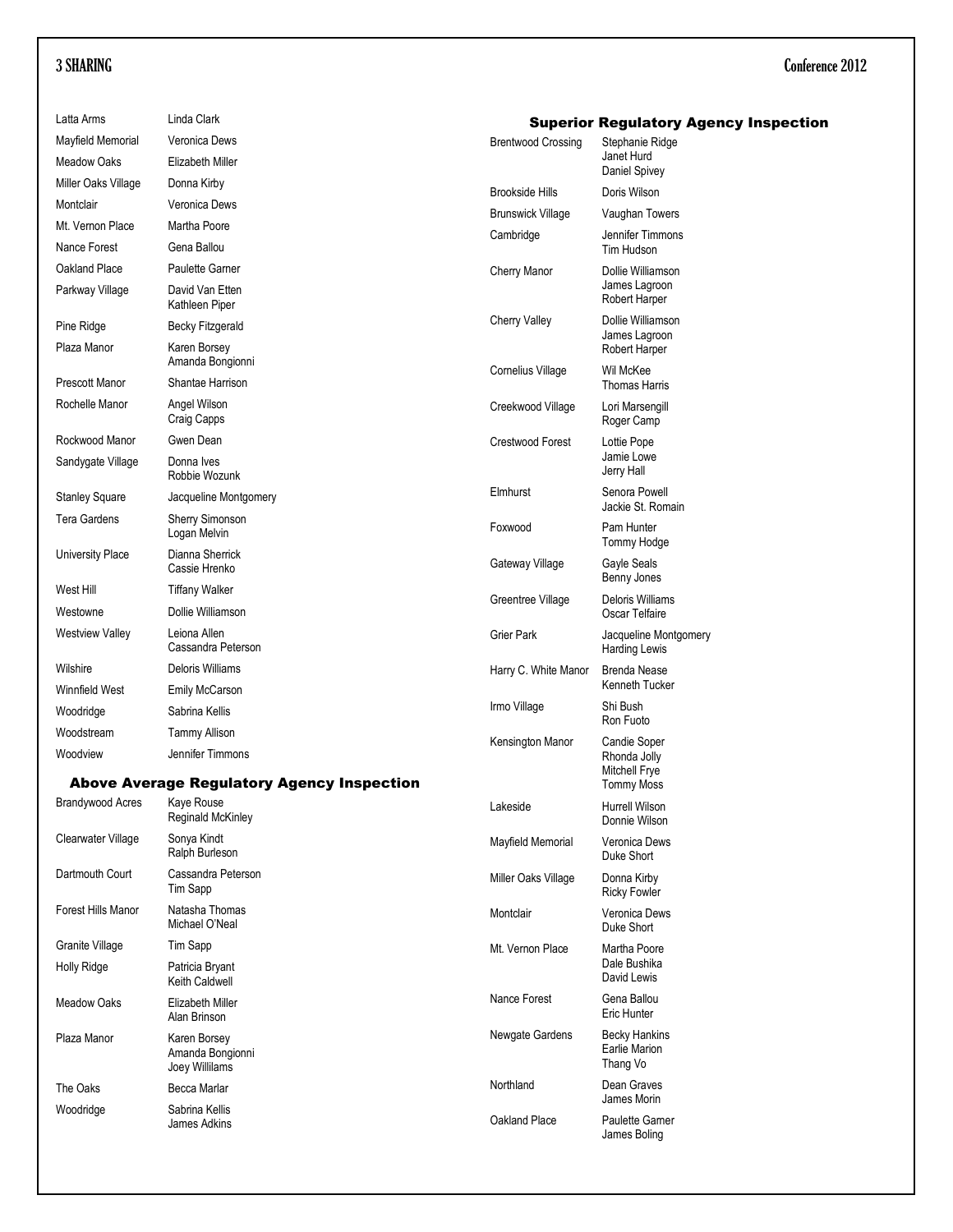| Parkway Village                          | David Van Etten<br>Kathleen Piper                                                |  |
|------------------------------------------|----------------------------------------------------------------------------------|--|
| Pine Ridge                               | John Bentley<br><b>Becky Fitzgerald</b><br>Ronnie Nelson                         |  |
| Prescott Manor                           | Shantae Harrison<br>Eddie Fogle                                                  |  |
| Richland Village                         | <b>Tammy DePace</b><br>Malcolm Johnson                                           |  |
| Rockwood Manor                           | Gwen Dean<br><b>Gary Vincent</b>                                                 |  |
| Sandygate Village                        | Donna Ives<br>Robbie Wozunk<br><b>Richard Ware</b><br><b>Russell Baker</b>       |  |
| <b>Stanley Square</b>                    | Jacqueline Montgomery<br><b>Harding Lewis</b>                                    |  |
| Tera Gardens                             | <b>Sherry Simonson</b><br>Logan Melvin<br>Phil Rhoden<br><b>Charles Mitchell</b> |  |
| Westowne                                 | Dollie Williamson<br>James Lagroon<br>Robert Harper                              |  |
| <b>Westview Valley</b>                   | Leiona Allen<br>Cassandra Peterson<br><b>Todd Hankins</b>                        |  |
| Wilshire                                 | Deloris Williams<br>Oscar Telfaire                                               |  |
| <b>Winnfield West</b>                    | Emily McCarson<br>Steve Brown                                                    |  |
| Woodstream                               | <b>Tammy Allison</b><br>Ronnie Nelson                                            |  |
| Woodview                                 | Jennifer Timmons<br>Tim Hudson                                                   |  |
|                                          | <b>REAC Inspection - 90 to 94 Points</b>                                         |  |
| <b>Clancy Hills</b>                      | <b>Bonnie Whitley</b><br><b>Vicky Phillips</b><br>Don Smith<br>Rodney Timmerman  |  |
| <b>Colony Manor</b>                      | Mike Sapp                                                                        |  |
| Grier Park                               | Jacqueline Montgomery<br><b>Harding Lewis</b>                                    |  |
| Stanley Square                           | Jacqueline Montgomery<br><b>Harding Lewis</b>                                    |  |
| <b>Winnfield West</b>                    | <b>Emily McCarson</b><br>Steve Brown                                             |  |
| <b>REAC Inspection - 95 to 98 Points</b> |                                                                                  |  |
| Dartmouth Court                          | Cassandra Peterson<br><b>Tim Sapp</b>                                            |  |
| Newgate Gardens                          | <b>Becky Hankins</b><br><b>Earlie Marion</b><br>Thang Vo                         |  |
| Northland                                | Dean Graves                                                                      |  |

James Morin

### REAC Inspection – 99 to 100 Ponts

| <b>Brentwood Crossing</b> | Stephanie Ridge<br>Janet Hurd<br>Daniel Spivey |
|---------------------------|------------------------------------------------|
| Harry C. White Manor      | Brenda Nease<br>Kenneth Tucker                 |
| Montclair                 | Veronica Dews<br>Duke Short                    |

### Best Newsletter Winners

Foxwood Pam Hunter

| Holly Ridge | Patricia Bryant |
|-------------|-----------------|
|-------------|-----------------|

Miller Oaks Village/Oakland Place Jade Turner

Northland Dean Graves

Woodstream Mary Jean Johnson

Corporate Employee of the Year Gloria Harrison

**Maintenance Technician of the Year**<br>Latta Arms Wendell Hayes Wendell Hayes

Site Property Manager of the Year Brentwood Crossing Stephanie Ridge

Woodstream Tammy Allison

Life Improvement Award Newgate Gardens/Westview Valley Maria Chadmon

Congratulations!

We also said goodbye to Site Property Manager Shiela (Shi) Bush at the awards banquet. Shi retired after a long and lustrous career in property management and will be missed!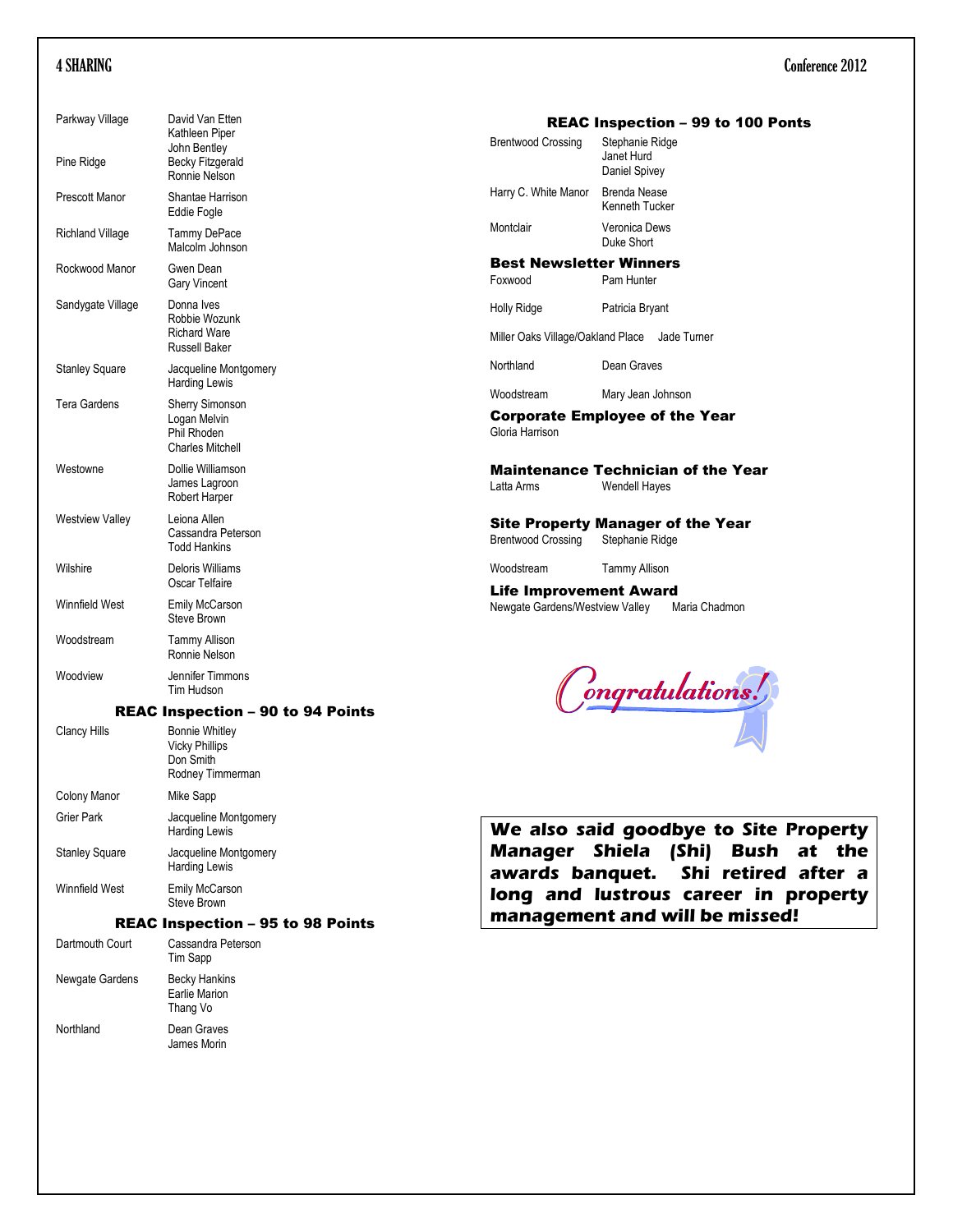# Employee of the Quarter

By Dean Graves, Regional Property Manager

Harding (Lew) Lewis, Maintenance Technician for Grier Park and Stanley Square Apartments has gone above and beyond his duties and responsibilities this past quarter. Lou has always been an above average

Maintenance Tech. Responsible for the physical condition of two properties over 30 miles apart, Lew has managed his time and effort to ensure that the residents' needs at both locations are taken care of. His work orders are always completed



in a timely manner and he addresses maintenance issues immediately.

This past quarter, Lew has been a key player in fielding the newly purchased Bed Bug machine by the company. Lew was aggressive in learning about the equipment, and provided excellent feedback. Not only is he a team player in my portfolio, by assisting and teaching in the employment of the new equipment, but he has helped two other properties in SC with the new machine.

Despite taking him away from his normal responsibilities, Lew still managed to maintain his two properties. Lew never complains nor expects anything in return for his efforts. He remains motivated and energetic, regardless what tasks are asked of him.

For all of these reasons and more, Lew Lewis is Westminster Company's choice for Employee of the Quarter – Second Quarter 2012. Lew will receive a plaque, \$100 and an extra day off! Congratulations Lew!

# In House Bed Bug Treatments – Tips and Tricks Maintenance Training

All sites should have received an email regarding upcoming training for maintenance technicians on In House Bed Bug Treatments. Dates for the training sessions are below:

- Wednesday, August 29 Raleigh, NC (Marriott Crabtree)
- Thursday, September 6 Mauldin, SC (Miller Oaks Village)

All Maintenance Technicians should make plans to attend ONE of the above training sessions. Please call or email Robin Meyer in the Greensboro office with any questions (336-375-1552 x 216 or rmeyer@westmisntercompany.com).

# **Annual Westminster Company Benefits Meetings**

Dates for the annual company benefits meetings have also been set. The meetings will all be 2 days this year, as additional training will take place while everyone is together. Dates and locations for the meetings are below. More information on these meetings will be coming to you soon!

- **Thursday, Sept. 27 and Friday, Sept. 28** Woodstream Apartments, Greenville, SC
- **Thursday, Oct. 4 and Friday, Oct. 5** Meadow Oaks Apartments, Jacksonville, NC
- **Thursday, Oct. 10 and Friday, Oct. 11** Brentwood Crossing Apartments, High Point, NC